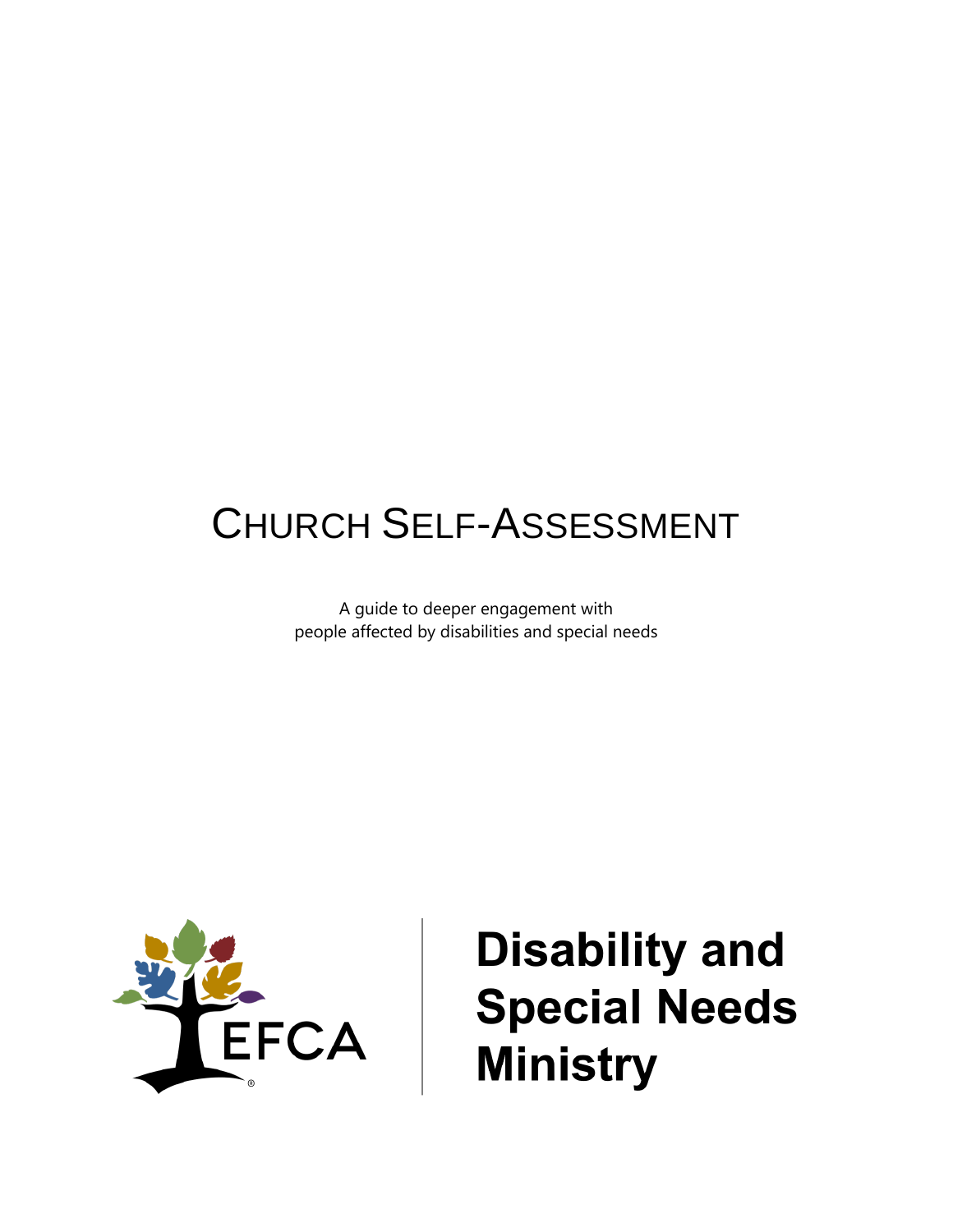## INTRODUCTION

People affected by disabilities and special needs are among our nation's most vulnerable and least reached communities. Church efforts to serve, include and disciple these communities have grown in the past decade, but there is still a tremendous gospel opportunity on our doorstep.

As a relatively new or unfamiliar area of ministry, many of us have a lot to learn about best practices in the development and facilitate healthy programs and environments. We see leaders eager to learn and grow, but they may not know the right questions to ask to guide their church toward the vision God has given them.

We believe that "*better starts anywhere and has no endpoint*." As followers of Christ, we yearn always to better serve people, disciple people and see people as our Master does. Wherever and whoever you are, we hope you will join us in this pursuit of better.

With this in mind, the EFCA Disability and Special Needs Ministry Team has developed this Church Self-Assessment, a tool for local churches hoping to grow in their care and ministry among those affected by disabilities and special needs.

This self-assessment requires true honesty and introspection. It may cause pain or disagreements or even challenge your self-image as a church. Human society has always discriminated against people with disabilities and every church has aspects of its culture, programming, language or ideology that can create barriers to participation.

As a community redeemed and regenerated by the Holy Spirit, however, we have an opportunity to uproot those devaluing practices and offer an alternative way of living together. As Mark says, we must examine our traditions and discard those that get in the way of loving our neighbors (Mark 7:6-13).

Carefully and prayerfully answering these questions will give you a good snapshot of where you currently are in ministry. Reflecting on the results will give you insights for moving forward with a vision for stronger ministry. It may be confirmation of your existing plans or a wake-up call to make a change. We do not know exactly what that will mean for your church; every church is different in their calling and capacity. But everyone can take small steps forward in faith, confident that God will meet them as they go.

#### **Dr. Jeff McNair EFCA Disability and Special Needs Ministry Team**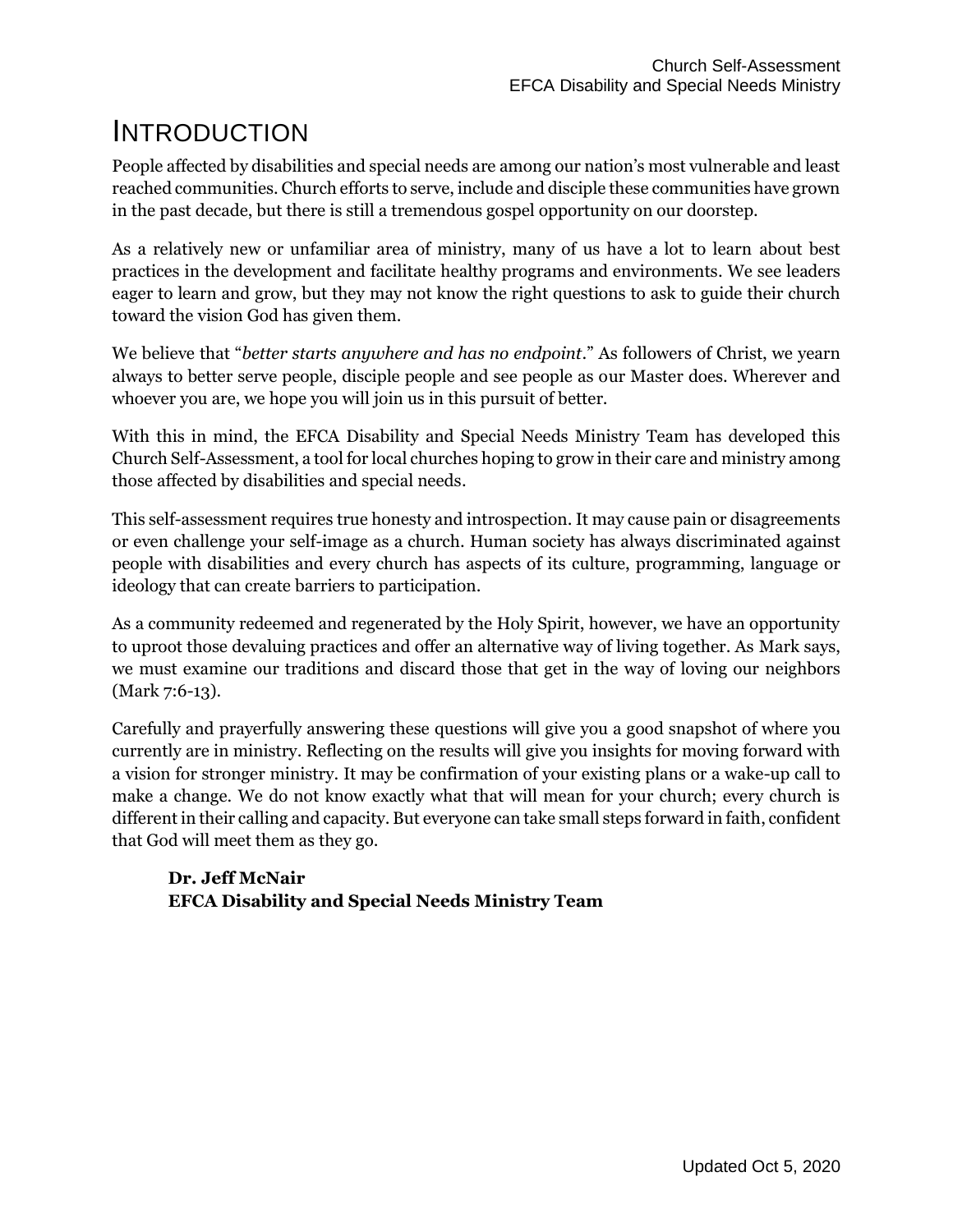# HOW TO USE THIS TOOL

The first step to growth is assessment. Knowing your strengths, weaknesses, resources and needs will help you identify God's call for your church, deploy your people and resources effectively, tweak your programming and strengthen your culture. This tool will help you gain insight into the ways your church is intentionally and unintentionally succeeding or failing to serve, include, disciple and empower individuals with disabilities and special needs.

### **Who should use this tool**

We recommend that this assessment be completed by several leaders and members with a broad knowledge of life in the church and the experiences of people affected by disabilities or special needs.

You can solicit answers in a group conversation setting, by conducting individual interviews or by requesting written responses. Each method has its strengths and weaknesses, so you should consider the participants' preferred communication styles and limitations, as well as their familiarity and comfort with each other or with you. Do whatever you think is most likely to encourage open, honest and thoughtful responses.

Here are some **leaders** you might ask to participate:

- Senior pastor
- Outreach director
- Discipleship director
- Worship leader
- Youth pastor
- Children or family pastor
- Small group leaders
- Sunday school teachers

We also strongly recommend including **those affected by disabilities or special needs**, both the individuals themselves and their family members or caregivers. Surveys and our own experience have shown that church leaders and those they seek to serve often have a very different perspective on the church's ministry effectiveness. Your assessment will be incomplete without their input.

For all participants, create the expectation that this is an exercise in pursuit of learning and growth. There may be need for repentance and reconciliation but the purpose is not blame and punishment. Be sensitive to expressions of frustration, guilt, defensiveness and resignation; make space to process those emotional responses in a healthy and constructive way.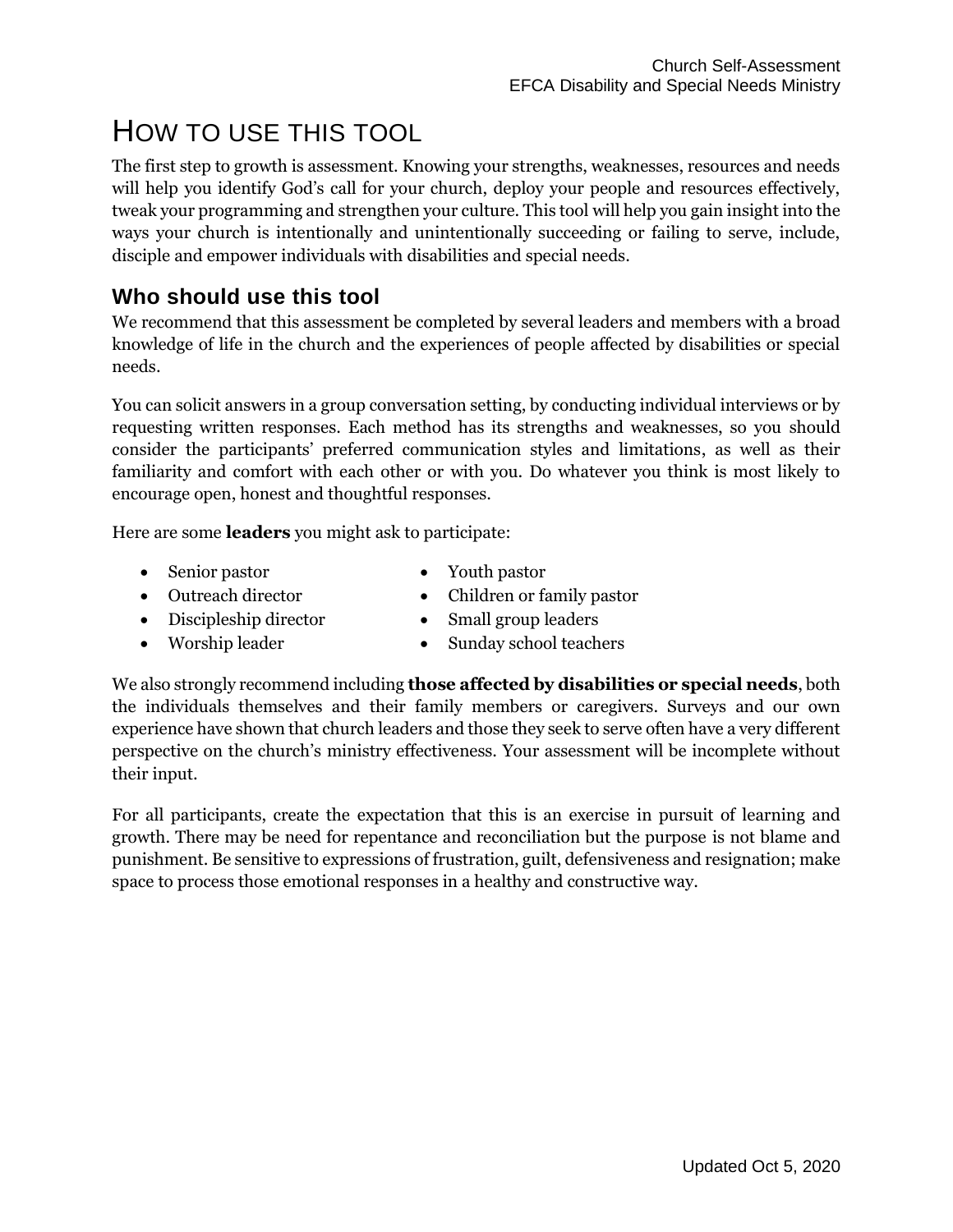#### **How to interpret the results**

Compile the responses you have collected from the participants. In general, "No" answers indicate areas that may need improvement. Look for common themes, unique insights and blind spots. Pray over the information you have gathered, asking the Holy Spirit for wisdom and clarity. Compare the responses to your church's mission and beliefs about God and about people.

Look for areas of strength and success and ask, **"How can we celebrate this and make it stronger?"** Look for areas of weakness and ask, **"What would be better?"**

Ultimately, no church is the same and no tool can perfectly guide you to a solution. We believe the areas identified are important for each church to consider, but the "correct" answer is between you and the Holy Spirit. The goal is not perfection; the goal is growth in maturity and Christlikeness as individuals and a church body.

#### **Next Steps**

Your next steps after completing the assessment will depend on what the assessment revealed. Here are some potential options to consider:

- **Read the article** "What Would Be Better: [Social Role Valorization and the Development](https://journal.joniandfriends.org/index.php/jcid/article/view/231)  [of Ministry to Persons Affected by Disability](https://journal.joniandfriends.org/index.php/jcid/article/view/231)"
- **Continue the conversation** within your church, with the participants in the assessment or others, about how to move forward.
- **Find resources** on the basics of disability and special needs ministry or on a particular topic.
- **Look for partners** in the community who bring resources, expertise, or opportunities for ministry.
- **Contact a church** that has a ministry that reflects your vision and ask for guidance.
- **Seek out a coach** who can work with you to make a plan.

The EFCA Disability and Special Needs Ministry Team is creating and improving tools and resources to serve churches like yours.

- **1. Recommended Resources**
- **2. Recommended Speakers and Coaches**
- **3. Affinity Group for Ministry Leaders**
- **4. [Facebook Page](https://www.facebook.com/EFCASpecialNeeds/)**

Please contact us if you have questions, resources, or feedback. We are also looking to serve you better.

#### *disability@efca.org*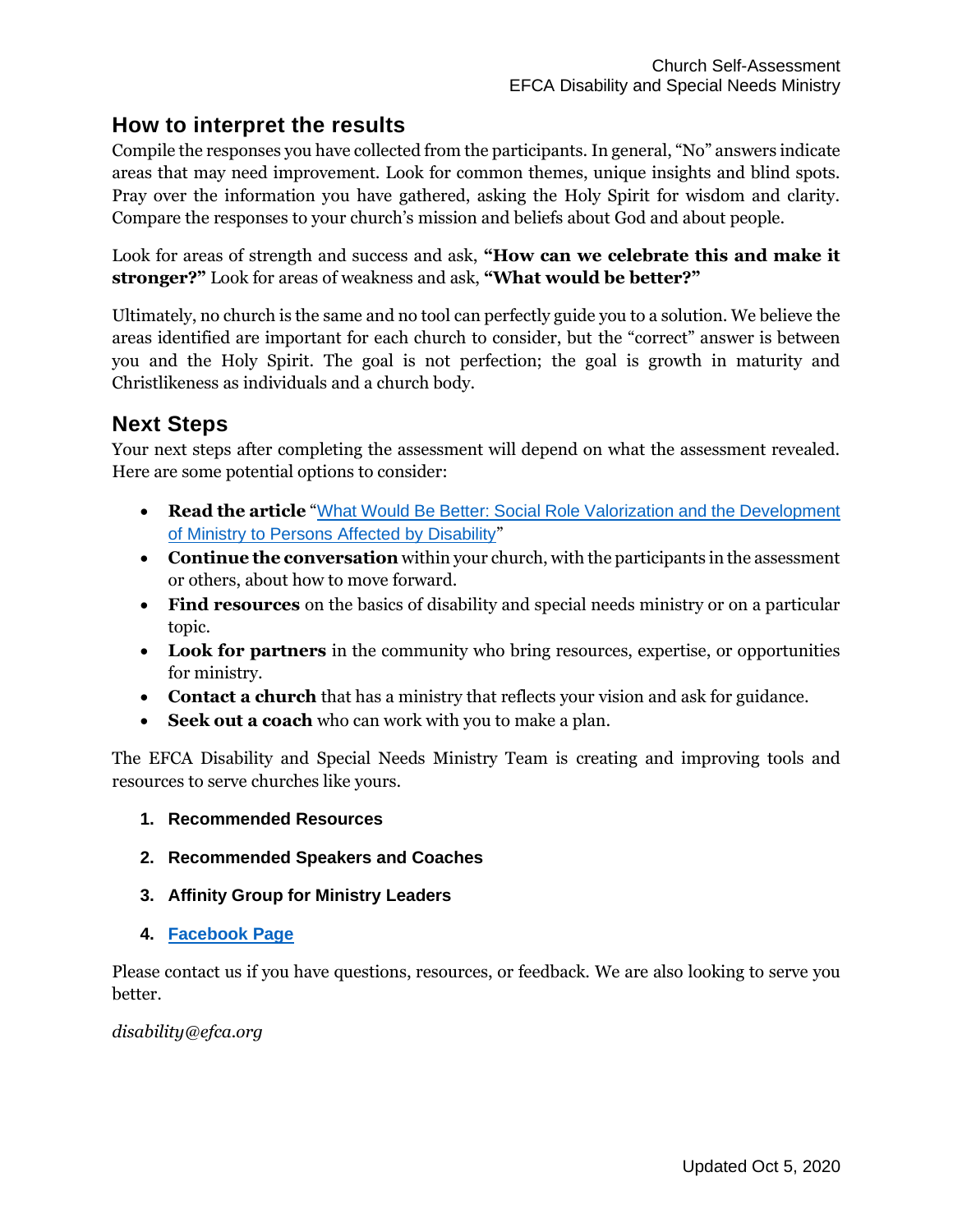### CHURCH SELF-ASSESSMENT QUESTIONS

EFCA Disability and Special Needs Ministry

#### **Presence**

- **1.** Are the settings where church members with disabilities spend *most* of their time typical church settings?
- **2.** Are the settings where *adult* church members with disabilities spend *most* of their time age appropriate, considering design, furnishings, decorations, etc?. Imagine a naïve observer looking at these settings and guessing the age of the people who spend time in them.
- **3.** Is the time of assembly when church members with disabilities spend *most* of their time at church the same time that the majority church members come to church?

#### **Integration**

**4.** Do church members with disabilities spend *most* of their church time mixing in and participating with a wide range of other church members, across all ages and abilities?

#### **Friendship**

- **5.** Are church members with disabilities being invited to friendship as often as other church members?
- **6.** What signs will we look for to know that church members with disabilities are forming genuine and mutually enjoyable relationships with other church members of all ages and abilities?

### **Participation**

- **7.** Are the roles and activities that church members with disabilities spend *most* of their time doing the same kinds of roles and activities that other church members do, or do the roles and activities offered to church members with disabilities imply that they are something other than regular members? Is there a reason for the roles and activities staying this way?
- **8.** In what specific ways are church members with disabilities contributing to the life of their church community?

#### **Language**

**9.** In our spoken and written language, our conversations, our correspondence, and our church bulletins, sermons, etc., do we use fair, respectful, age-appropriate language to and about church members with disabilities?

#### **Settings**

**10.** Are the church settings physically comfortable, easily to access, welcoming and useable by people of all ages and abilities?